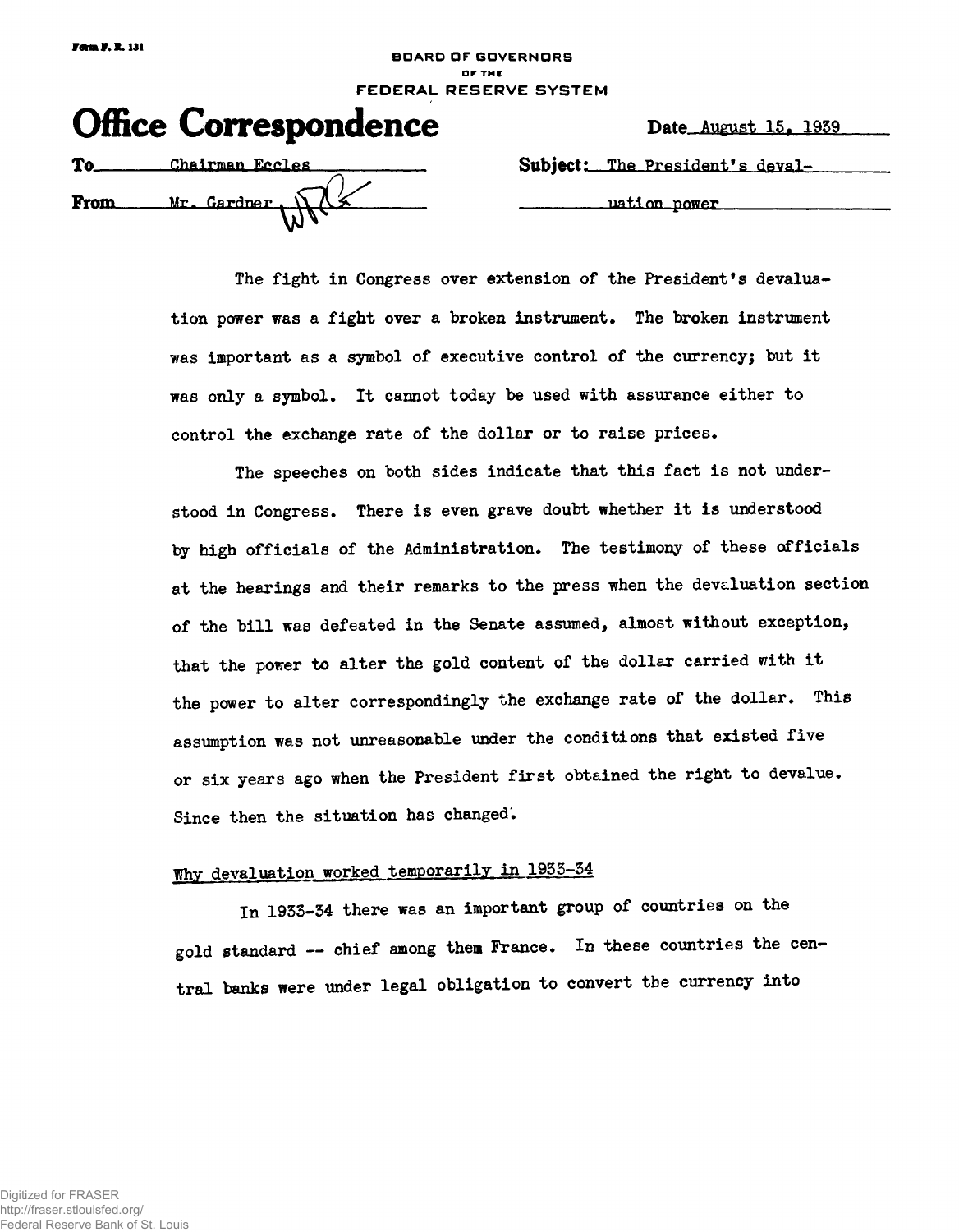**gold at a fixed price\* The technical fact that some of there banks were free to convert into gold exchange does not detract from this** statement. Payment in gold exchange is payment in gold abroad.

**When, therefore, the United States reduced the gold content of the dollar it was inevitable that the dollar should fall correspondingly in terms of the gold-bloc currencies. Until this happened, private dealers could take francs, for example, convert them into gold, sell the gold to our Treasury, and sell the resultant dollars on the exchange market for more francs than they had used to start the transaction. The effect of these sales of dollars on the exchange market would be to drive the dollar down until the point was reached at which the lower exchange value of the dollar offset the rise in the dollar** price of gold. The adjustment was swift.

**This decline in the dollar was inevitable, however, only in relation to the gold-bloc currencies. The dollar did not have to fall in terms of sterling, for the British authorities were under no compulsion to sell gold at a fixed price. They could buy and sell gold at whatever price they chose; and had it been their policy to follow the United States in 1933-54 rather than to maintain a stable relationship between sterling countries and the gold bloc, they could have done so. It would not, however, have been so easy for them then as now; for in 1953-34 London was a favored center for money, and many capitalists in the gold bloc and in the United States at that time were**

**- 2 -**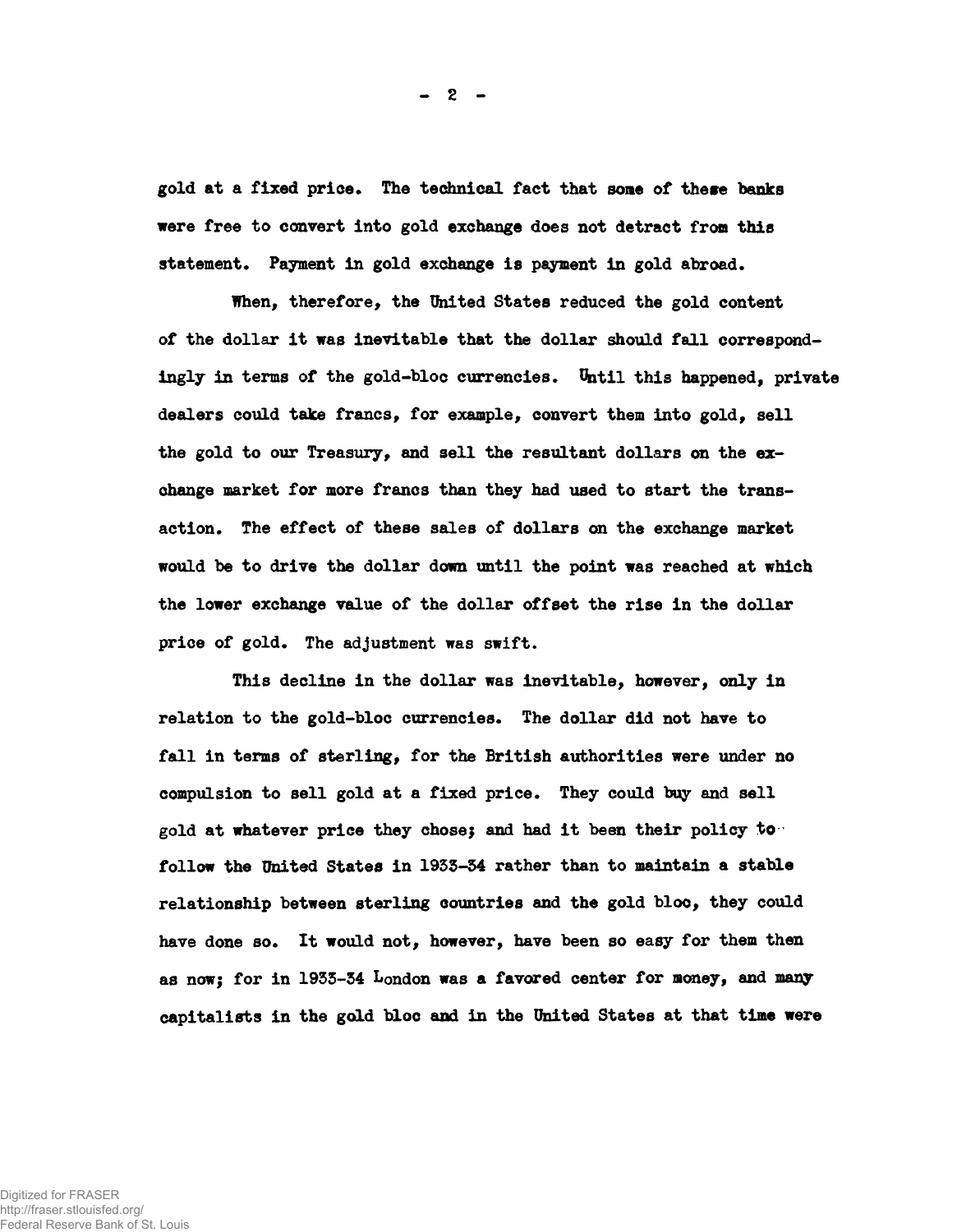apprehensive regarding the future of their currencies. The situation **in the exchange market was frequently one of demand for sterling, 8nd if the policy of the British authorities had been to reduce the sterling rate on gold-bloc currencies along with that of the dollar, they might have had to purchase large amounts of gold in order to throw sufficient** amounts of sterling on the exchange market to depress the rate. Further**more moving sterling contrary to the market tendency would not have been in accord with the principle upon which the British had been operating the Fund. This principle had been one of allowing sterling to move up or down under market pressures, while the Fund kept the movement gradual** and orderly. In this case there was a special reason for observing this **principle and not buying large quantities of gold from the gold bloc in order to depress sterling (gold could not be bought in 1933 from the United States); for if the gold bloc crumbled, the already favorable position of sterling relative to gold-bloc currencies might disappear. Hence the British authorities preferred to let the American experiment proceed in its own unorthodox way while they preserved a large measure of stability with the important gold-bloc group.**

**So long as the gold bloc was able to last under the added strain of American devaluation, that devaluation was largely successful in depressing dollar exchange. And the accompanying rise in American costs and prices tended to relieve somewhat the international strain.**

**- 3 -**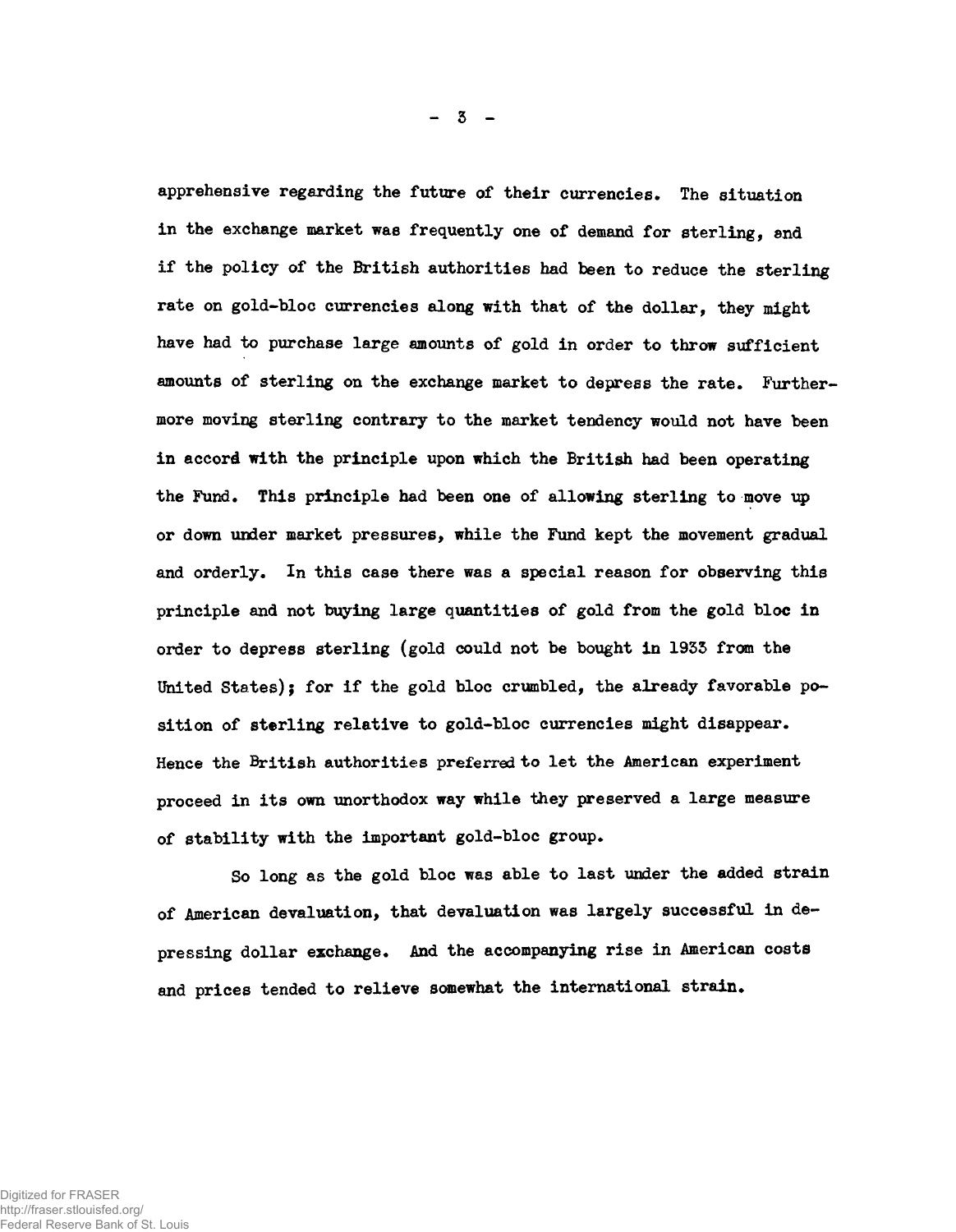# **Why the devaluation power does not control exchange rates today**

The gold bloc, however, is now a thing of the past. No sig**nificant foreign country, with the exception of Belgium, is on the gold standard; and Belgium, which has already broken with its fixed gold price once during the depression, could readily do so again if any radical change in its international position occurred• The standard as such no longer has the unquestioning popular acceptance that it had before the war and that it recaptured in the 1920<sup>f</sup>s. Belgium<sup>1</sup>s relationship to it has little tradition behind it and outside Belgium,** the foreign world does not even pretend to be on the standard. Trans**actions abroad in gold today are discretionary• That is a cardinal fact,**

**A second cardinal fact is that the balance of international payments has for the most part been running heavily in favor of the** United States. The chief factors in this balance of payments have been **our surplus of merchandise exports now maintaining a rate of about \$700,000,000 a year and a capital inflow which, so far as our reports can identify it, has amounted to about \$1,600,000,000 in the year end**ing July 1939. There is evidence that the full capital inflow, recorded **and unrecorded, has been considerably larger; but the year has been marked by war crises of unusual severity and floating capital abroad has been much depleted so that an annual figure of #1,600,000,000 is probably too great, rather than too small, a magnitude to bear in mind for the years** ahead.

Digitized for FRASER http://fraser.stlouisfed.org/ Federal Reserve Bank of St. Louis **- 4 -**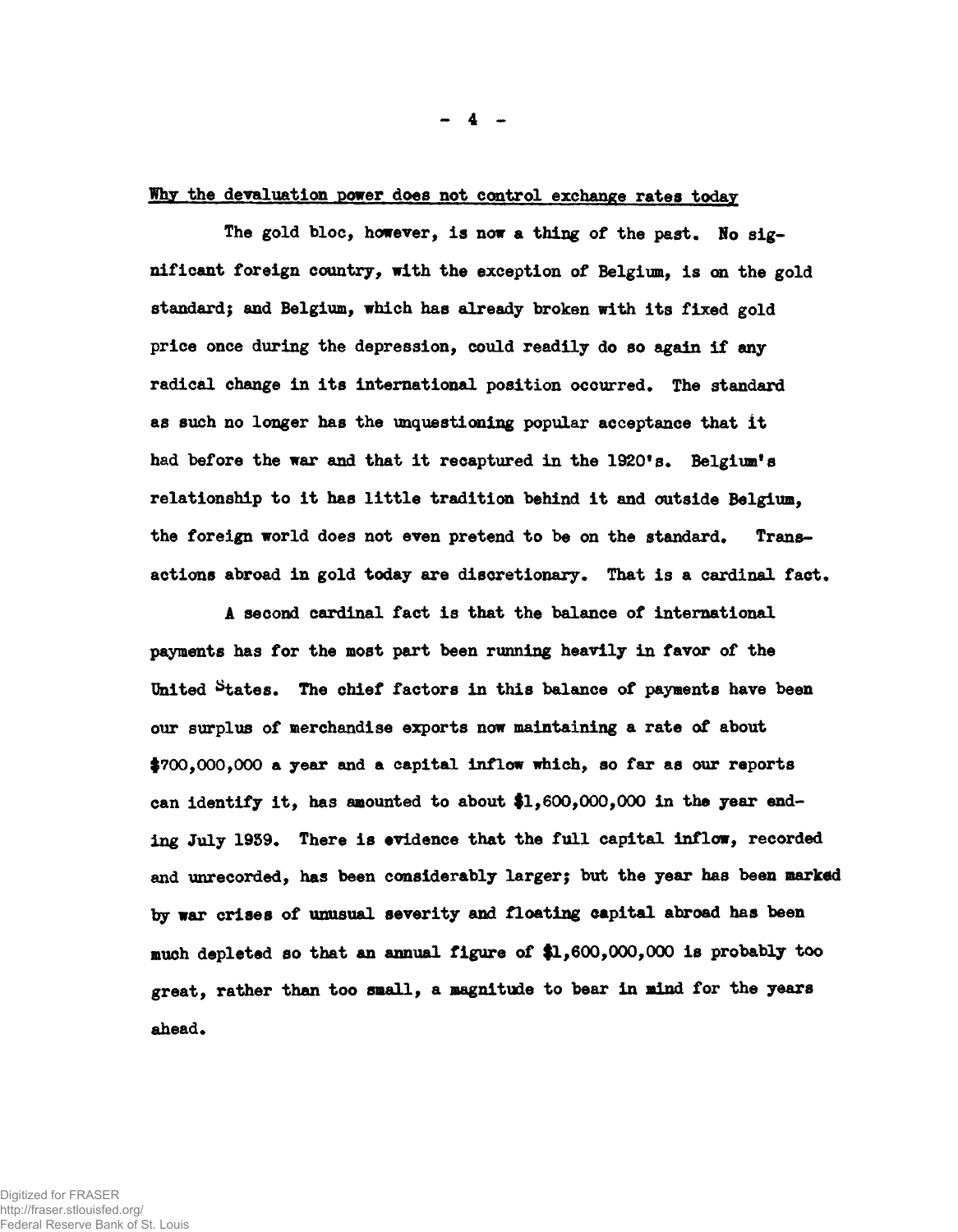**The heavy favorable balance on international transactions of the United States means that the foreign demand for dollars with which to purchase goods, services, and oapital assets has tended persistent**ly to outrun the supply of dollars in the exchange market. This excess **demand for dollars would, in the absence of gold shipments, drive the dollar up on the exchanges. It is only as gold has been shipped and sold to the United States Treasury and the dollar proceeds thrown into the exchange market that the excess demand for dollars has been met and exchange rates held stable. In the latter half of 1958, for instance, the British authorities were not selling enough gold to our** Treasury to prevent the dollar rising in terms of sterling. In 1939 **their policy became firmer; and though the excess demand for dollars was nearly as large as in 1958, they sold gold in sufficient amounts** to hold the dollar stable at \$4.68 to the pound.

**At both periods it was only British willingness to sell gold** that supported sterling. Had a currency war developed they could have **exercised their privilege of not selling gold and have watched the market drive sterling down and the dollar up\* Most foreign countries** could handle their currencies in the same way in relation to the dollar. **Their publics can no longer compel the central banks to pay out gold** at a fixed price as they could in 1953-34. The decision as to whether **to support their currencies or let them fall under the pressure of** market forces now rests with the foreign authorities. Nor can we take that decision away from them by devaluing the dollar.

**- 5 -**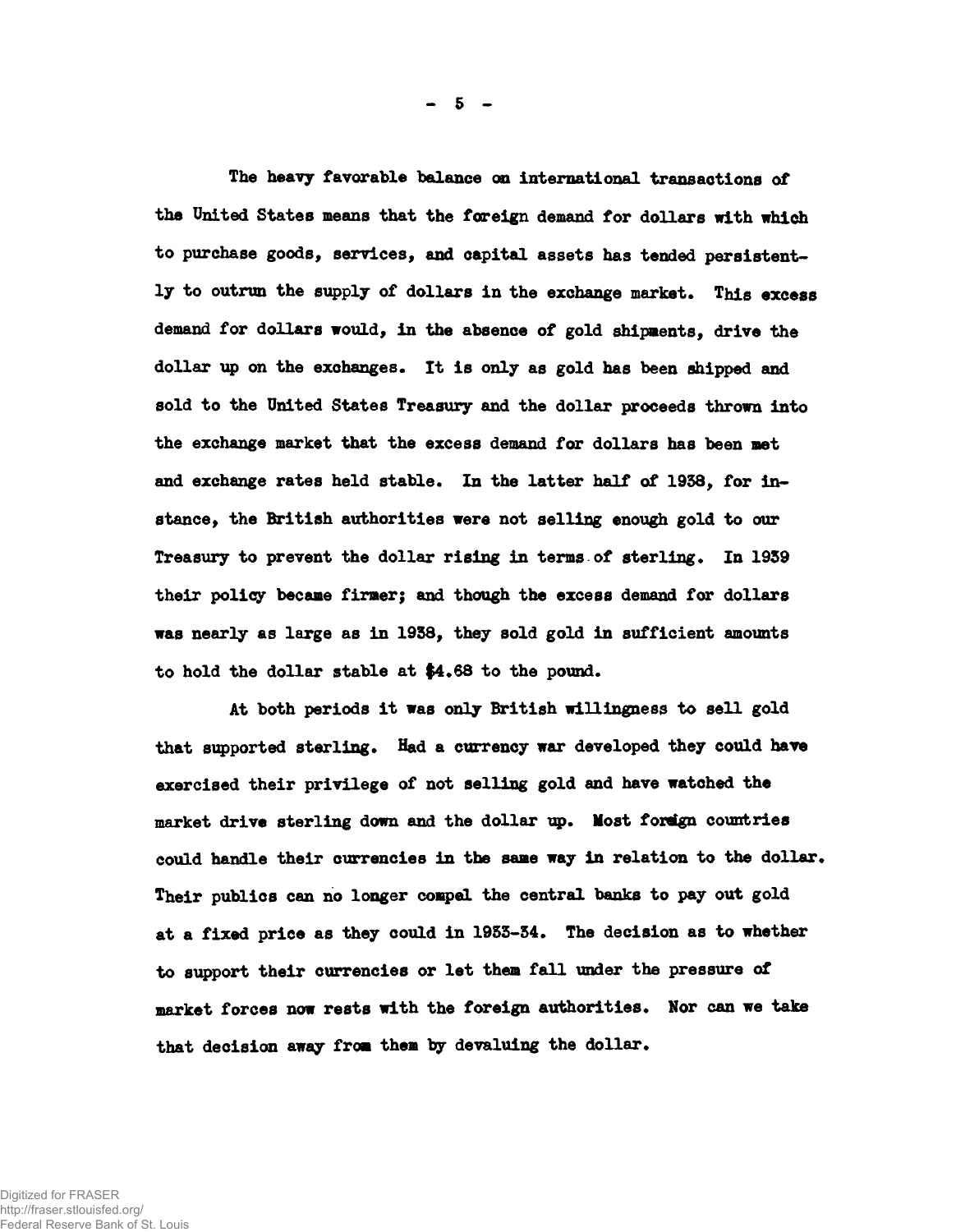# What devaluation would do concretely in the international field

**Should the President devalue the dollar by the full amount permitted under existing law — i.e. to SO percent of its old gold parity the price of gold would be raised from \$35.00 an ounce to \$41.34. The gold reserves of the United States would be raised from #16,500,000,000 where they are now to \$19,300,000,000, creating problems that will be considered presently; but the important thing to establish at this stage is that this increase in the price of gold would not necessarily affect British or other foreign exchange policy. If the international balance of payments is running in favor of this country by, say \$200,000,000 a month (during the past year it averaged \$270,000,000) then that amount of gold would have to be shipped from abroad to keep the dollar from rising. At the present price of \$35 an ounce nearly 6,000,000 ounces would be required monthly. At the higher price of \$41.54 an ounce less than 5,000,000 ounces would be required. If the foreign monetary authorities were shipping all the gold, the only consequence of dollar devaluation for them would be that their gold reserves would last longer, because now it would take fewer ounces to obtain the \$200,000,000 required monthly to meet the excess demand for dollars and hold their currencies stable. Dp to this point there is no reason to conclude that devaluation would force the dollar down on the exchanges. In fact foreign monetary authorities would still have it in their power to force the dollar up by selling us**

Digitized for FRASER http://fraser.stlouisfed.org/ Federal Reserve Bank of St. Louis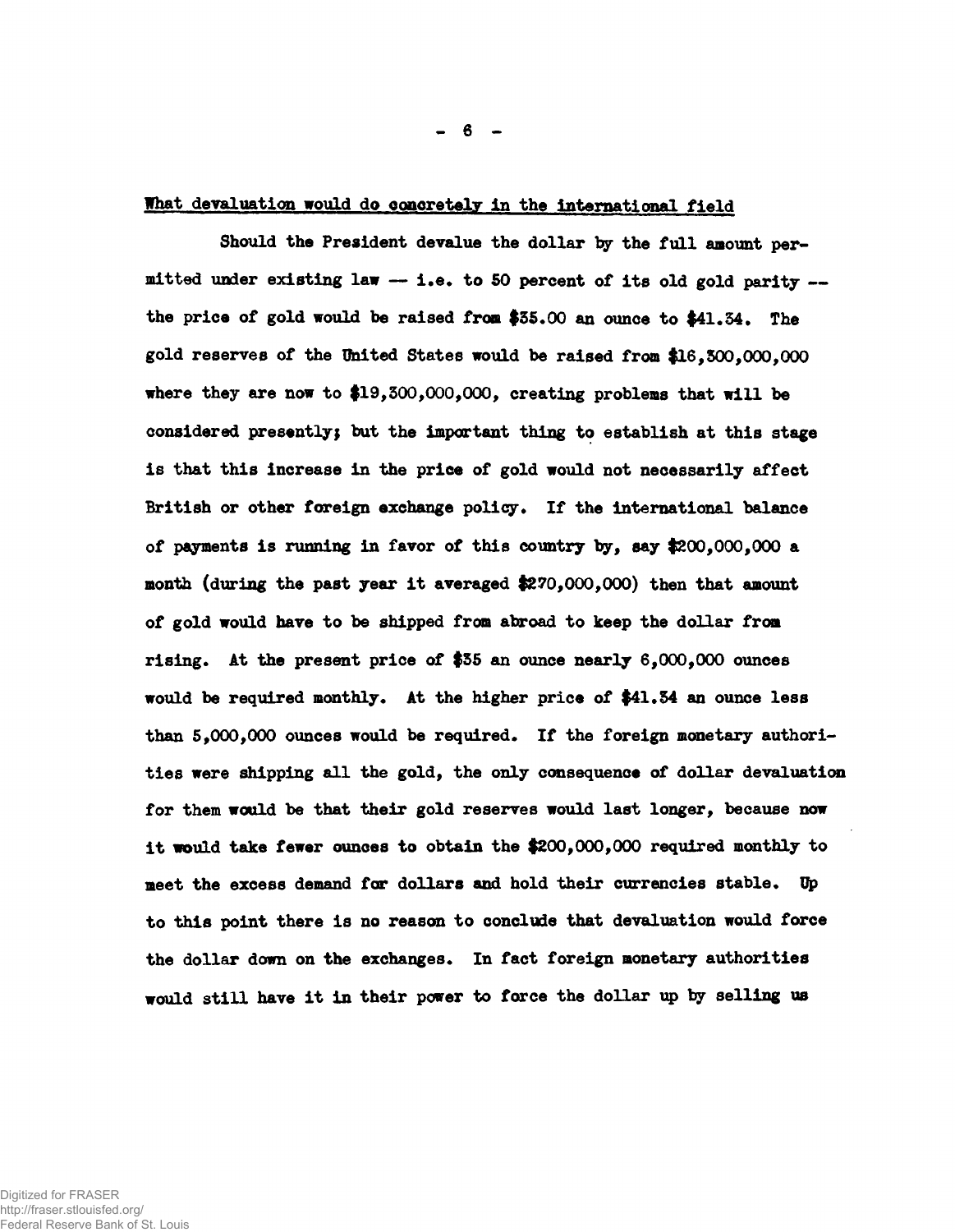**only 4,000,000 ounces of gold or some still smaller amount. The decision so far rest8 with them.**

**But there is another aspect of the situation — gold on the open bullion market outside official reserves. Suppose that at \$35 an ounce \$100,000,000 of newly mined gold is thrown on the bullion market** each month and is immediately sold to the United States. That would **provide half the \$200,000,000 needed monthly to meet the excess demand in the exchange market and keep the dollar from rising. The authorities would have to provide only another \$100,000,000. And if now the price of gold is raised to \$41.54 the value of the monthly mine output would be raised to about \$120,000,000, leaving only \$80,000,000 to be provided by the authorities. This \$120,000,000 would come to the United States so long as the United States offered the best market and it might be augmented by a growth of mine production under the stimulus of the higher price and by dishoarded gold. When these possibilities are taken into consideration and when it is realised that the flow of international transactions is irregular and that in many months the excess demand for dollars will be substantially less than \$200,000,000, one can easily conceive of this country buying sufficient gold on the London bullion market at certain periods to drive the dollar down even if that were against the wishes of the foreign monetary authorities.**

**The flaw in this reasoning, however, is the assumption that the foreign monetary authorities would in such a case leave gold in the**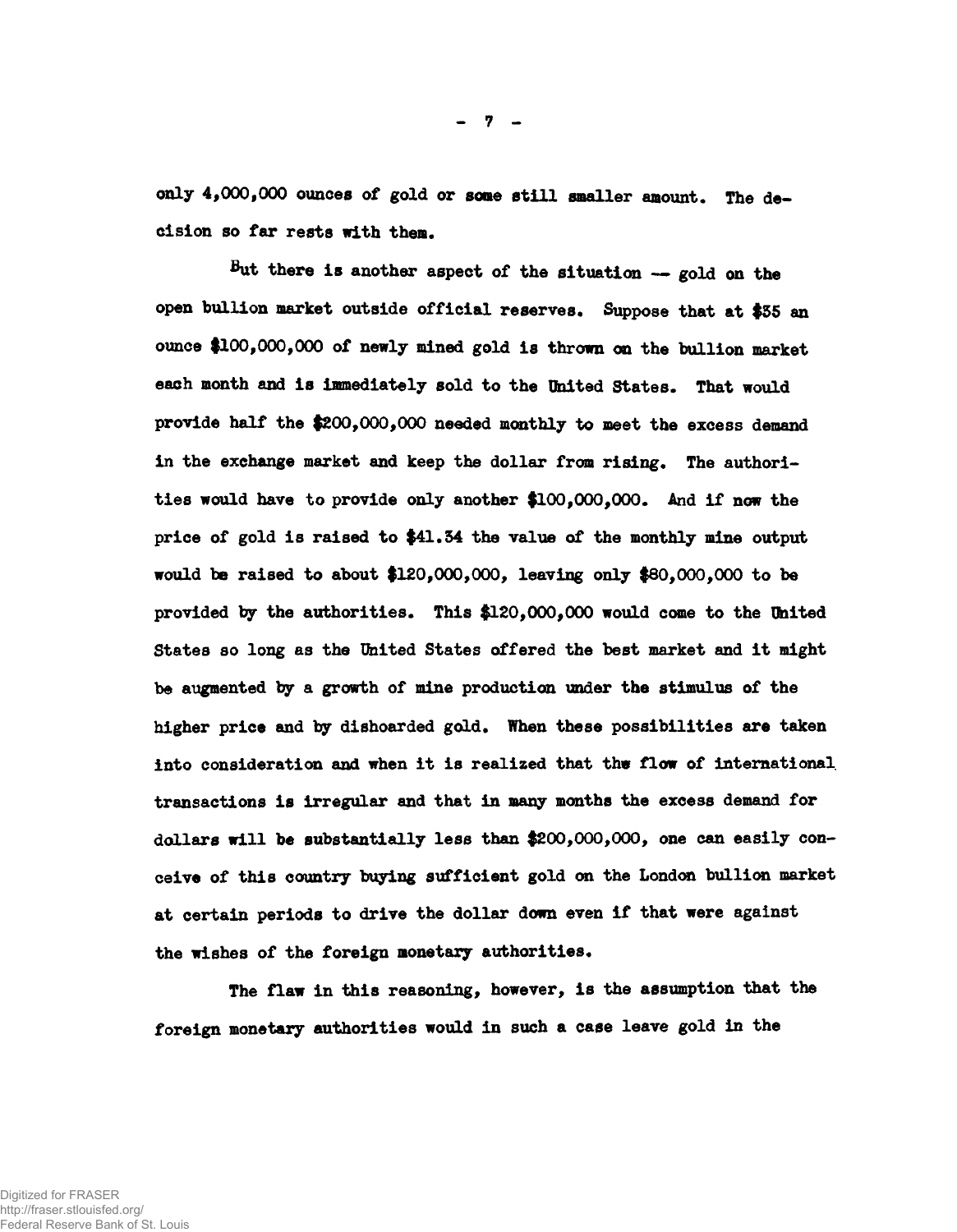**bullion market to be purchased by the United States\* If they did not wish to see the dollar decline, they could bid for this gold, too; and since the Bank of England handles the output of the world<sup>f</sup>s most important producer, South Africa, it seems probable that it could obtain a consider**able portion of the new supplies. It would be particularly easy for it to do so if the United States could not go above \$41.54 an ounce, for **the Bank of England,in buying either for itself or the Fund, has no** limit to the price that it can pay for gold. So the British authori**ties would still appear to have it in their power to keep the sterlingdollar rate stable in the face of devaluation here, even if the supply of gold in the bullion market were greater than the excess demand for** dollars on the exchanges.

**If they did so, the price of gold on the London bullion market would, of course, rise to the same extent as the American price of gold\* Any seller of gold in London would have the alternative of selling to the Treasury of the United States and would not take less than our Treasury<sup>9</sup>s price (with allowance for shipping costs)\* If other foreign monetary authorities also took whatever action was necessary to keep their exchange rates stable, the price of gold would rise in all countries to roughly the same extent as in the United States\* We would find that by devaluing we had marked up the price of gold abroad rather** than the exchange rate of foreign currencies.

**Thus the existence of an open bullion market would not of itself render American devaluation policy effective} although if the**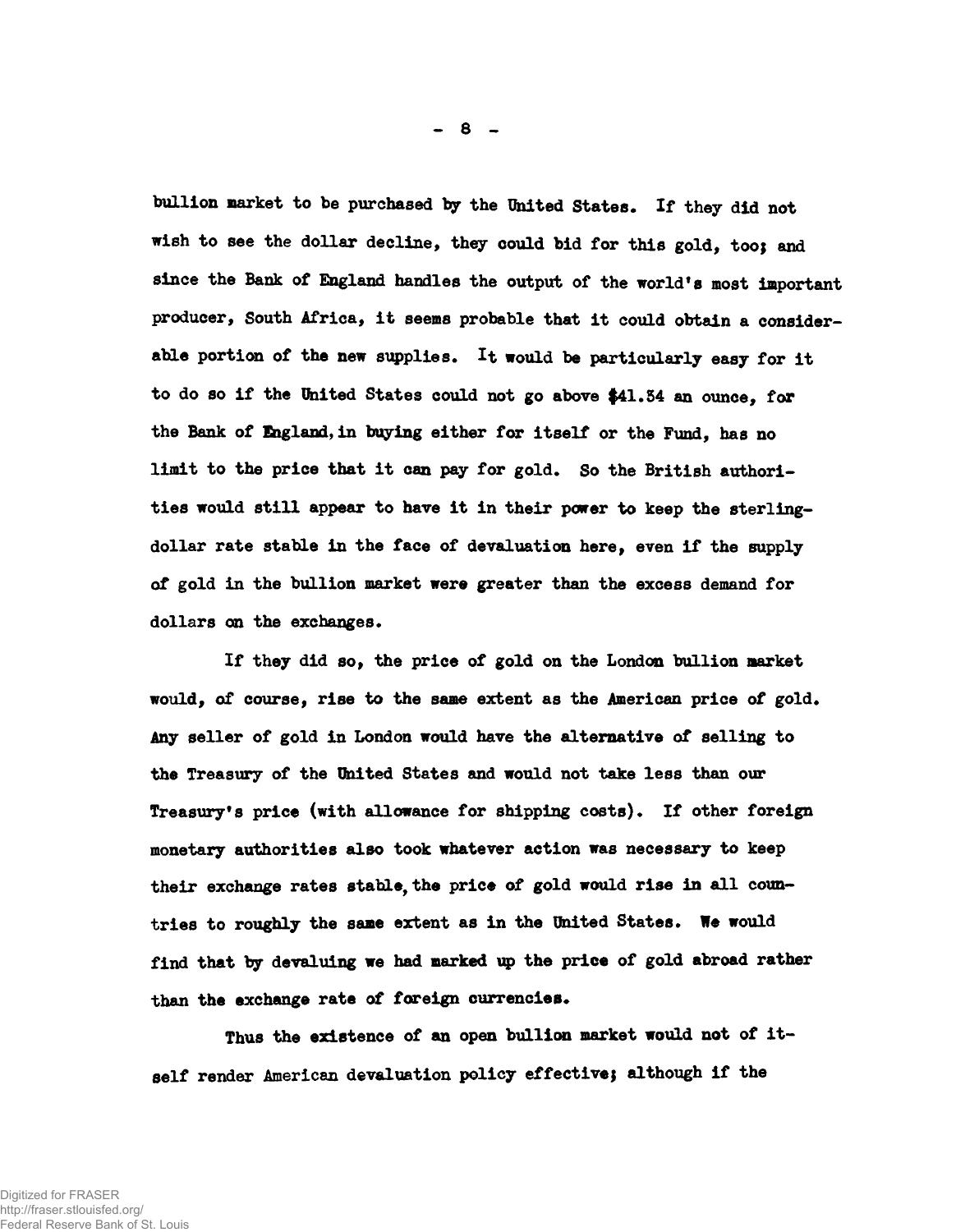**bullion market supplies were large, the foreign monetary authorities might have to buy some part of them in addition to withholding thwir** own sales of gold to the American Treasury.

**This positive purchase of gold by the foreign monetary authorities would certainly be necessary if devaluation here or the threat of devaluation started capital flowing abroad again\* Foreign deposits in our banks are now about #2,500,000,000, and an outflow would undoubtedly** develop if a decline in dollar exchange were anticipated. We have seen **that the dollar need not decline as a result of devaluation, but nevertheless the general public might mistakenly regard it as inevitable** and act accordingly. If capital started flowing abroad again in large **amounts, as it did in the fall of 1957, the exchange market situation would be favorable to a decline in the dollar; and if the movement was great enough, the foreign authorities might decide to give way before** it and let their currencies rise. In fact we could force them to give **way if we were prepared to refuse to sell them the gold necessary to** hold their currencies stable in relation to the doller. In this case **the shoe would be on the other foot and the American authorities would** be in control while the capital outflow lasted.

**But a refusal to sell gold would be contrary to our established** practice of buying and selling without limit at the parity price. It **would result in the market price rising substantially above our parity and give us a two-price system in gold that would create complications** of its own. And in any case the outward movement of capital would not **be likely to last in the face of a world situation that has prevailingly** driven capital here.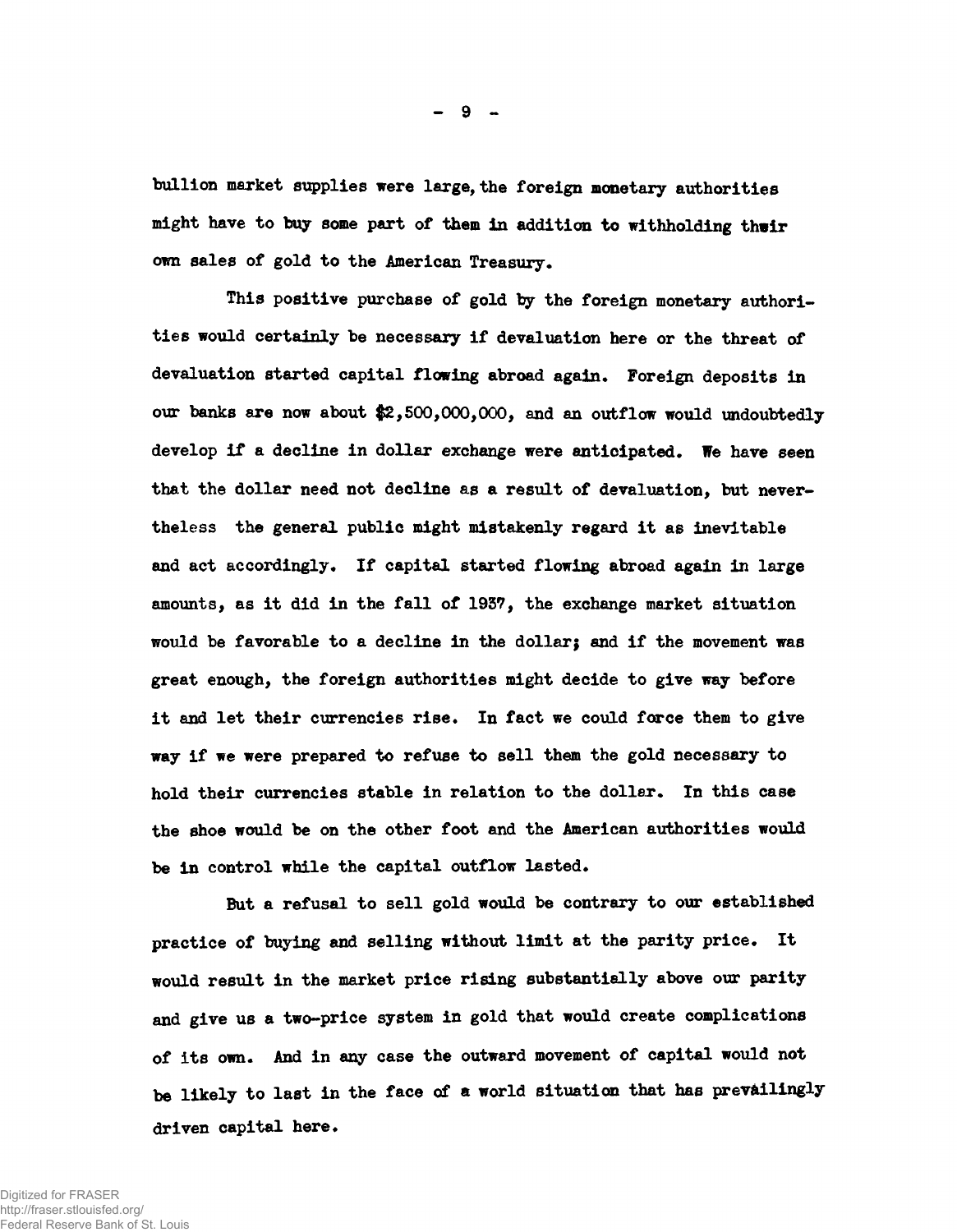**There does exist a possibility that if this country were prepared to devalue without limit — to raise the price of gold to whatever heights might be necessary to get results — it might be** able to shake off foreign countries and get the dollar down. **Brief consideration will be given to this possibility later. Unlimited power of this sort, however, is not what the President was asking for in the monetary bill, and the conclusion of this section must be that devaluation within existing legal limits would be unlikely to have more than a temporary influence toward depressing dollar exchange.** The cards are stacked against this country in such a game. Our bal**ance of international payments is against depreciation of the dollar, and most foreign countries could now outbid us on gold if that were necessary\* We should have to depend for our results largely upon popular misunderstanding; and even that might not work, or might work only partially or for a brief period of time.**

#### **Longer-term effect in the international field**

**There would, however, be a longer run effect of some importance. By raising the price of gold from \$35 to |41.34 an ounce we would mark up the value of foreign gold reserves from about \$11,000,000,- 000 to #13,000,000,000, raise the value of existing foreign gold production by over \$200,000,000 a year, and probably stimulate a greater output of gold. The power of monetary authorities abroad to support their currencies would be enhanced; for the rising value of world gold production would cut the balance of payments deficit to be met from**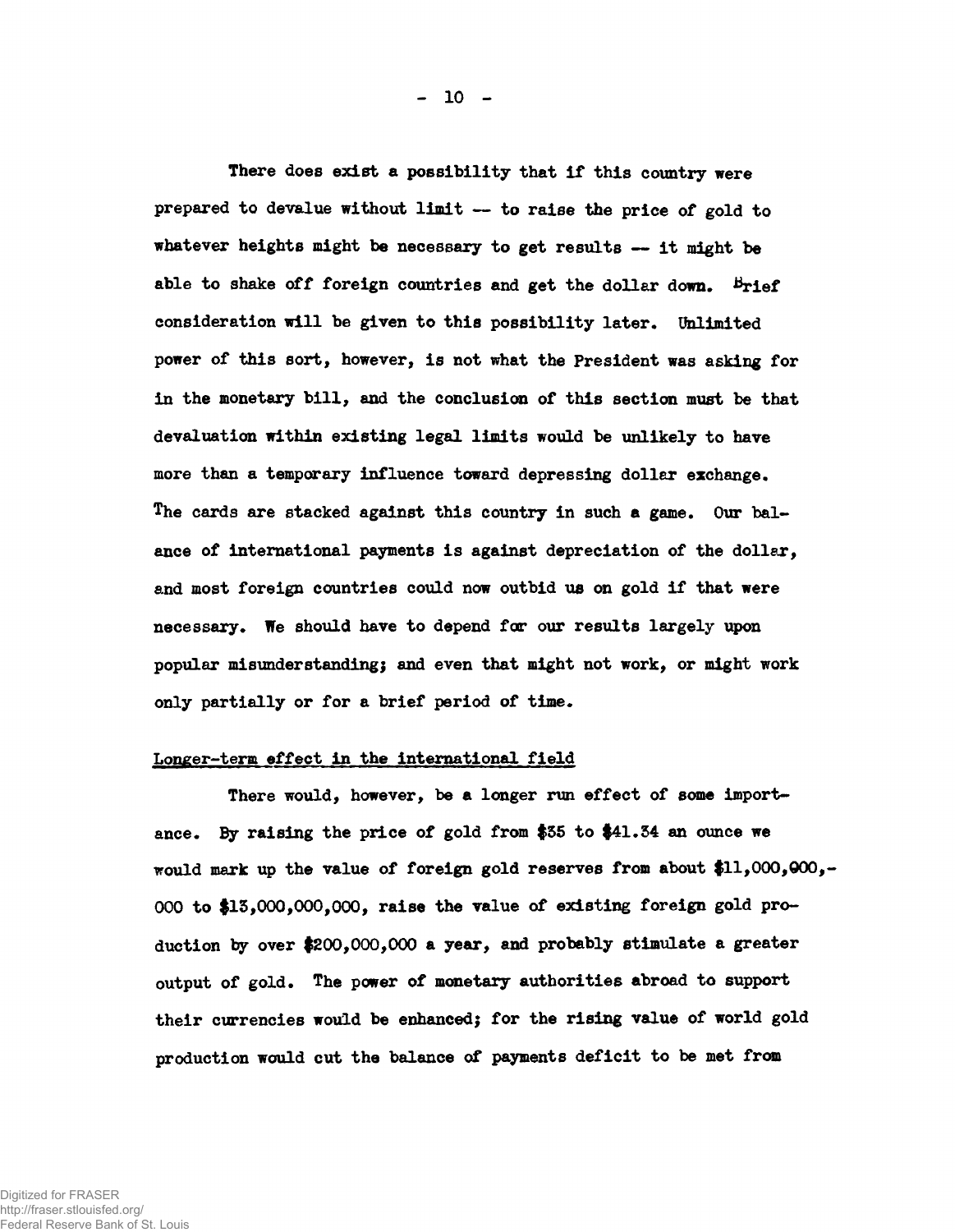**their reserves while the reserves themselves would be larger. This would encourage the foreign authorities to make a more spirited de**fense of their currencies if they were in the mood for defense. And it would enable them to hold out for a greater stretch of years. But **if their purpose was competitive exchange depreciation, devaluation** by the United States would do little to impede them. The mere fact **that foreign monetary authorities had more adequate gold resources would not incline them to use these resources to support or raise existing exchange rates if lower levels were considered advantageous to their countries.**

# **Domestic effects**

**Devaluation to the existing legal limit would also raise** the value of the American gold stock. The profit accruing to the **Treasury on the basis of the existing stock would be about \$3,000,- 000,000\* It would be difficult to prevent this profit from being spent. Since the Stabilization Fund has had no use for |1,800,000,000 of the original gold increment assigned to it, further additions to** its resources appear to be out of the question. Other plans for im**mobilizing the \$3,000,000,000 might be devised, but they would hardly gain the ready acceptance that was accorded the establishment of an** American Stabilization Fund to match the British. The chances are **good that this second gold profit would be used to cover the deficit either directly or indirectly\* To that extent it would aid in keeping**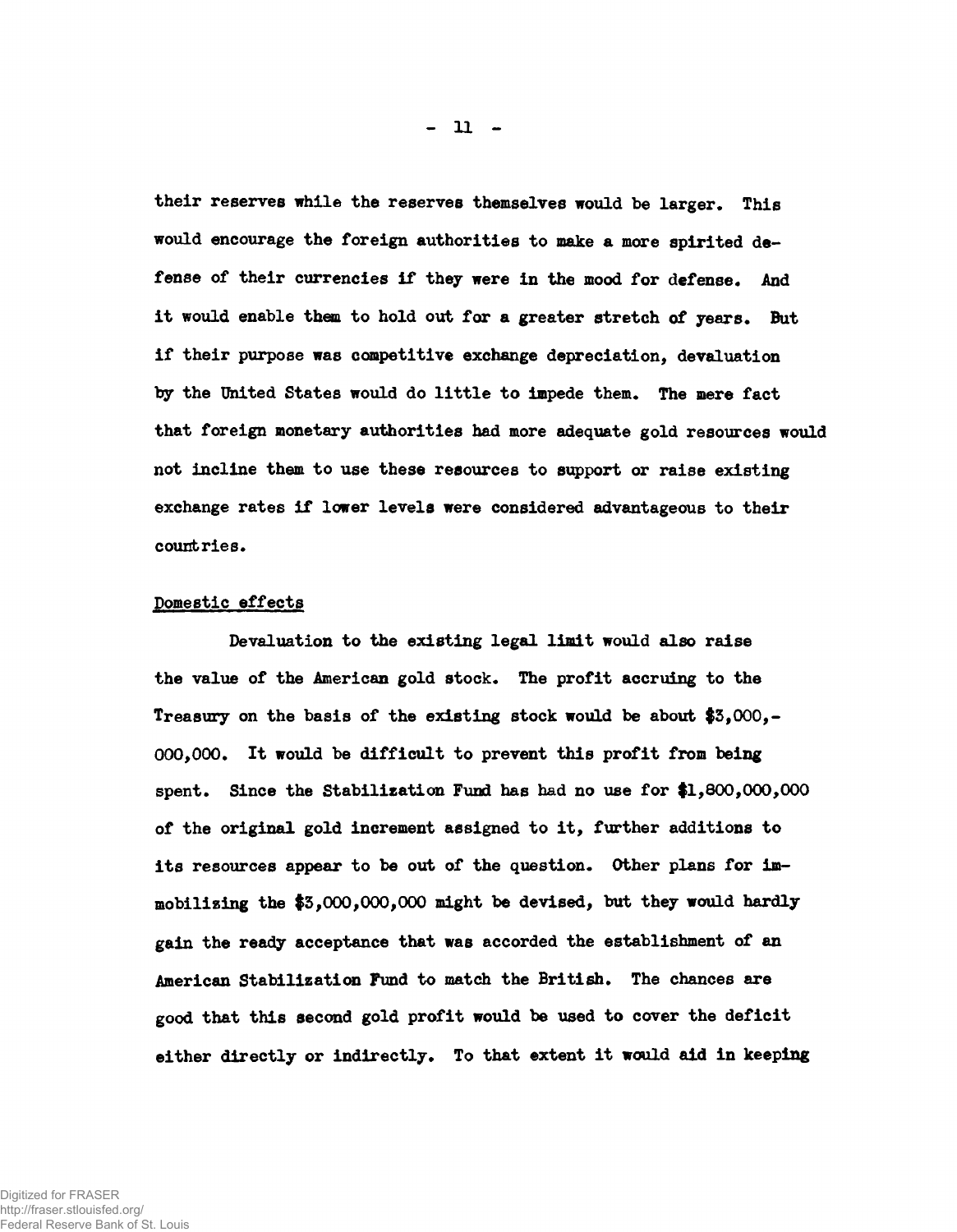**down the interest-bearing national debt; but it would do so only to the same extent as an issue of #3,000,000,000 of greenbacks under the Thomas Amendment. And in similar fashion it would add \$3,000,000,000 to commercial bank reserves\* Banks would be still further removed from the control of the Federal Reserve Board, and far more drastic legislation would eventually have to be passed if that control was to be restored — legislation so drastic, in fact, that the chances of its timely adoption would be rendered remote. It is against dangers of this character in the domestic situation that the possible advantages on the international front must be weighed.**

# **Objectives**

**What are these advantages? The argument so far has suggested the probable futility of an attempt to depress the dollar in the exchange market by reducing its gold content. But suppose the attempt was successful. Suppose that the tendency toward building up a surplus of merchandise imports for the country such as would follow a general readjustment downward of foreign currencies is effectively spiked. Our success would be measured in terms of a greater gold inflow than we should otherwise have had. The chance of matching the capital inflow over a period of time with goods instead of gold would have been diminished.**

**This conclusion calls for somewhat more careful analysis. While it seems evident that a readjustment downward of foreign curren-**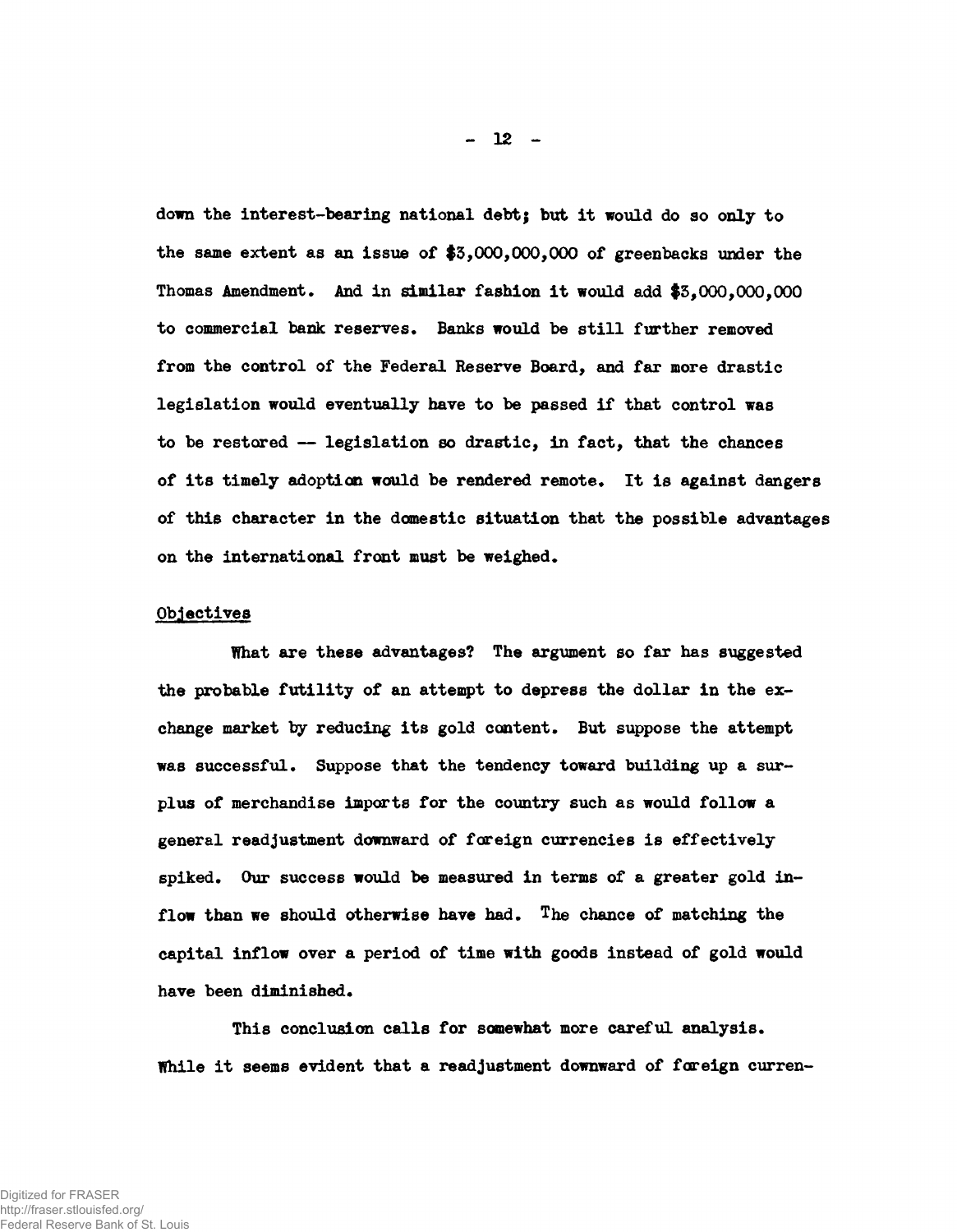**cies would act as a deterrent on our sales abroad and a stimulus to our purchases in foreign markets, there is a possibility that this shift might react adversely on our national income and that recession here would presently produce just the opposite effect on our foreign** trade -- namely, more goods exported, fewer imported. This possibility **of an adverse effect on the national income is what makes the necessary readjustment of our international position a work of statesmanship rather than of mere mechanics.**

The adverse effect might be produced in two ways. In the first place any rapid transition is disturbing. A sudden and drastic de**preciation of fareign currencies would alter the competitive position** in world markets so abruptly as to cause American losses. Even a more **moderate shift in foreign exchange at a critical period of the American recovery might tip the balance toward business contraction here\* To avoid these bad transitional effects it is essential that the movements in foreign exchange be gradual, say, in the case of sterling not more than 5 or possibly 10 percent a year, and that they be so timed as to work a minimum of disturbance to the business movement\* The decline in sterling in 1938, when American business was experiencing a wellfounded recovery, appears to have been of this character; but the proper handling of the exchange situation remains a problem calling for an unusual degree of financial statesmanship\***

**- 13 -**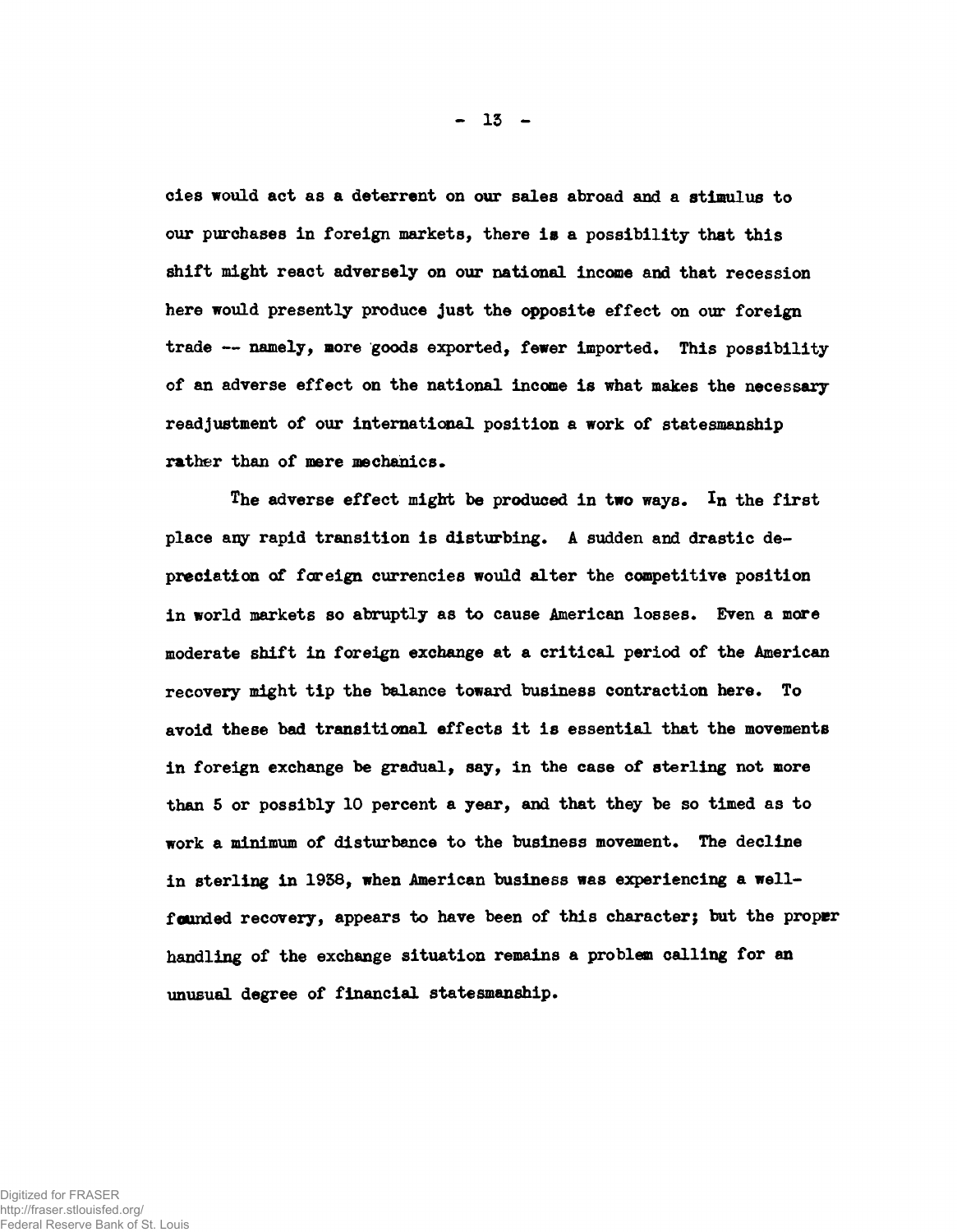**There is a second way in which an adverse effect might be** produced, however -- one quite distinct from mere transitional upsets. Our gold purchases from foreigners result in a creation of **purchasing power by the Government. The Government pays out dollars for foreign gold which it does not want and the foreigners make the new money active in our commodity markets when they buy our goods . If this subsidy were withdrawn as we developed a merchandise import surplus, one of the significant forms of Federal contribution to purchasing power would disappear. This would be disadvantageous under present conditions of unemployment and lagging private investment.**

**But why issue dollars to foreigners for this purpose? Why not issue them to the groups within our own community who could spend them with just as good effect and raise their own standard of living in the process? The only answer appears to be that it is politically easier to issue dollars to foreigners in exchange for gold that we do not need than to enlarge expenditures for public works and other** public enterprises that add something to the nation 's well-being.

**Not only would domestic Government expenditures be just as effective in supporting business as the foreign subsidy, but presumably the domestic expenditures would be financed by borrowing rather than by the issue of currency. Hence they would not intensify the**

**- 14 -**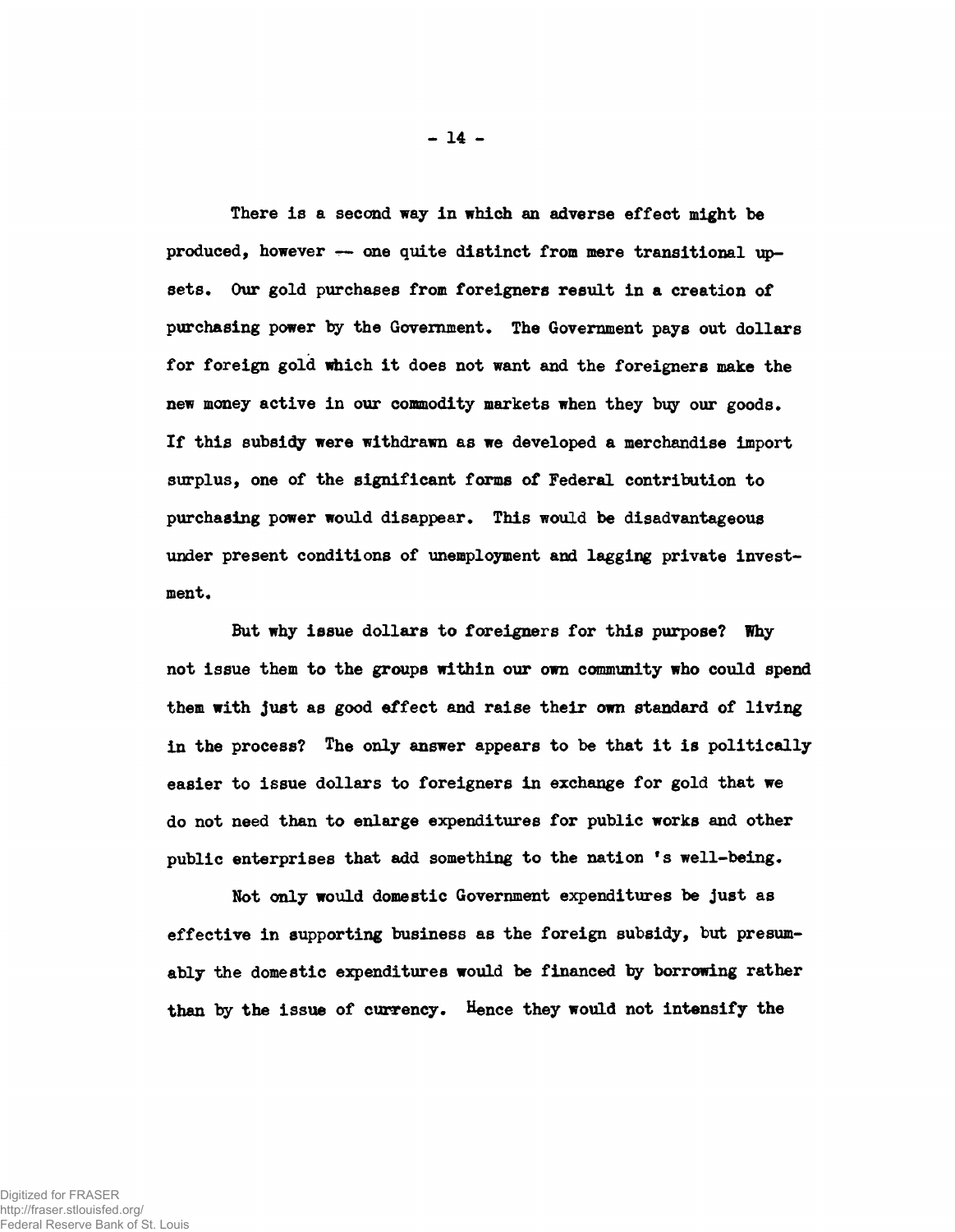**problem of excess reserves that at some stage of the recovery movement** is certain to become acute. They might even diminish bank reserves; **far as Government expenditures expanded national income, they would tend to increase American purchases of goods abroad, helping to curtail or reverse the gold inflow. But if politically it is not feasible to develop a domestic substitute for the foreign subsidy, then the maintenance of the gold inflow that a successful devaluation policy would foster must be credited with a stimulus to our lagging industry at the same time that it is debited with a major contribution to the problem of excess reserves — a debit both because of the larger amount of foreign gold that we must buy and the increment on** our existing holdings.

**All this is posited, however, on a successful devaluation policy and we have seen that the chances are strongly against such** success.

# **Note on the devaluation threat last December**

**Since success has been attributed by Administration officials to an implied threat of devaluation last December, a few words on this point may be in order. The threat was supposed to have persuaded the British to stop the decline in sterling.**

**It is highly questionable if the British authorities had any desire to see sterling continue its decline last year. On the contrary they were pouring gold into its defense and welcoming any signs of the market steadying. They did, however, need to be nerved to make**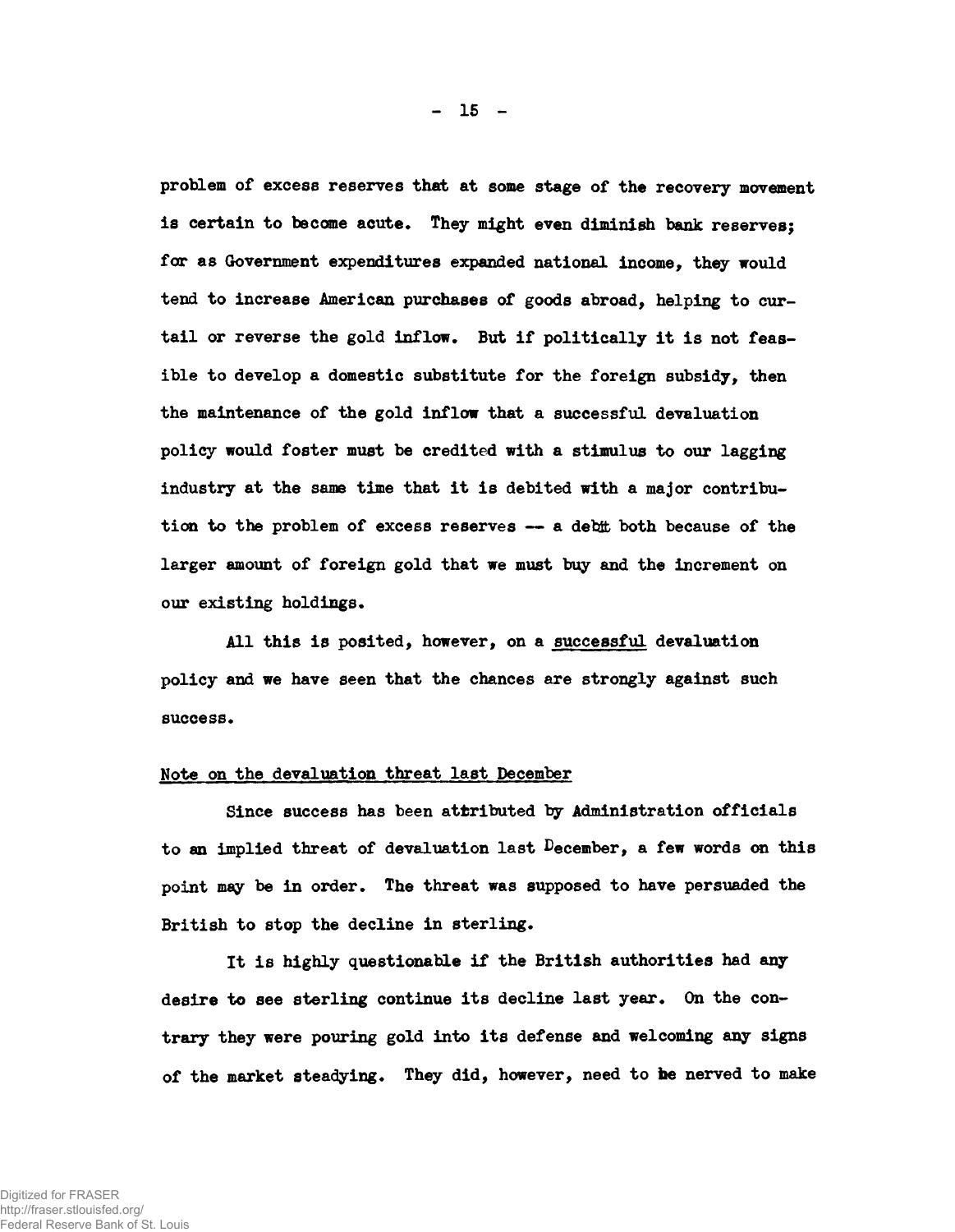**a bolder defense and abandon their policy of an orderly retreat before market pressures, if the decline in sterling was to be stopped. Undoubtedly the veiled threat of dollar devaluation was a factor in nerving them to take \$1,650,000,000 of gold from the Bank of England for use of the Fund, to issue informal restrictions on speculative exchange transactions in London, and then to stabilize sterling unflinchingly.**

**But it seems wholly unlikely that the veiled threat of devaluation was important because the British feared it would boost the exchange value of sterling. They might well have welcomed at** that juncture some outside force that would have held sterling up. **Certainly they must have known that if they wanted to get sterling down nothing would be easier for them to do. Their powers to put it down were far greater than those of the American Treasury to hold it up. What the British could not contemplate, however, was an open break with the United States — a break such as would be signalized if we engaged in devaluation in an attempt to offset what we regarded as competitive exchange depreciation by the British. The British are too dependent upon our political and economic support should Germany run amuck. They are pathetically eager to align us with them, and an open financial break in the face of war dangers is out of the question. We could have achieved just as great a response from them by merely threatening to denounce the Tri-Partite Accord on the grounds that the British were violating its spirit. It is the open break with**

**- 16 -**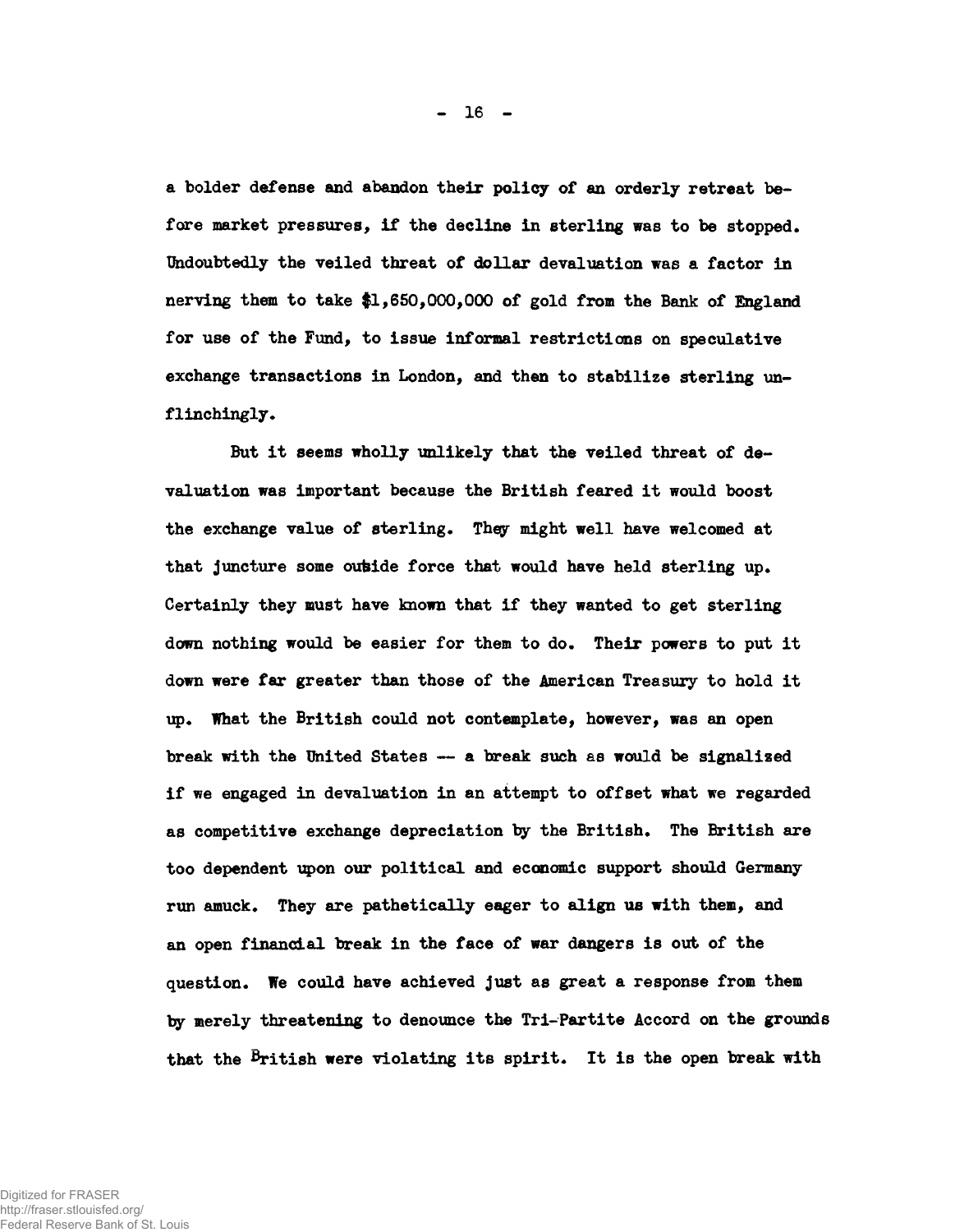**us that the British fear rather than the use of the devaluation in**strument, which mechanically they can so easily counter.

# **The Dennis memorandum sent to Chairman Eccles**

**Lawrence Dennis in his memorandum of June 29, 1939, asserts that the power to devalue is essential. According to Dennis "there is only one way to scale down the public debt and that is by currency depreciation.<sup>11</sup> His argument, however, is not based on the effects** that would flow from depreciation of dollar exchange. "The ideal", **he says, "would be to have all the currencies decline together in reference to gold and remain stable in value with reference to each other.\* His argument, which is confused and mystical, is apparently a mixture of Warrenism with a belief in the efficacy of larger excess** reserves. In part he seems to think that raising the price of gold **will raise commodity prices directly. He does not explain how, any more than Warren himself did. In part he takes the position that we must have monetary expansion and "flush our banks with surplus reserves.\* Just why existing excess reserves are not large enough to achieve whatever is possible in the way of stimulus from this source he does not explain, nor does he explain why, if larger reserves are desirable, we cannot obtain them through open-market operations without devaluing. Throughout he makes the assumption that a fixed value for gold in this country is inconsistent with monetary expansion and rising**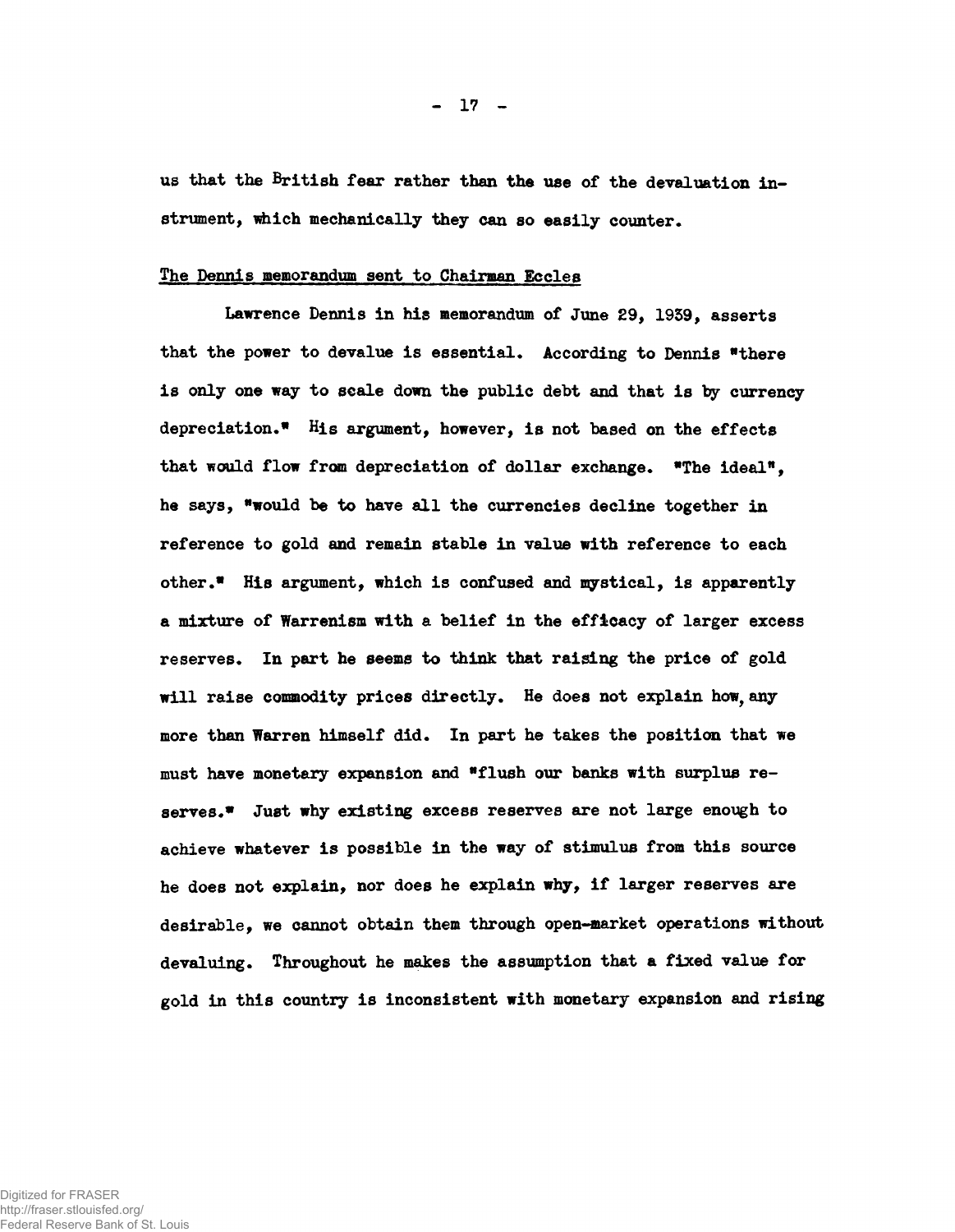**prices — an assumption so absurd in the face of existing money supplies, excess reserves, and unused lending power at the Reserve banks that it calls for no further comment. He also assumes that** the President's power to devalue is the power to control dollar ex**change and that it is all that keeps the pound from falling. How doubtful his assumption is on this point is indicated in the preceding sections of the present memorandum.**

**In short Mr. Dennis appears to be badly confused as to the role that the devaluation power might play in the modern world, and to be in general more assertive than realistic in his argument. If he and his clients, however, act upon his ideas and other groups behave the same way, they may produce in some measure the effects they anticipate.**

# **Devaluation power vs. unlimited flexibility of gold price**

**The power of the President to devalue is limited. He may alter the gold content of the dollar only within a range of 50 to 60 percent of its old gold parity. Since the gold content is now 59.06 percent of its old gold parity, his effective power is substantial in one direction only, i.e., downward. For this reason no consideration has been given in this memorandum to the consequences of raising the gold content of the dollar, nor has a lowering of the gold content below 60 percent of the old gold parity been considered.**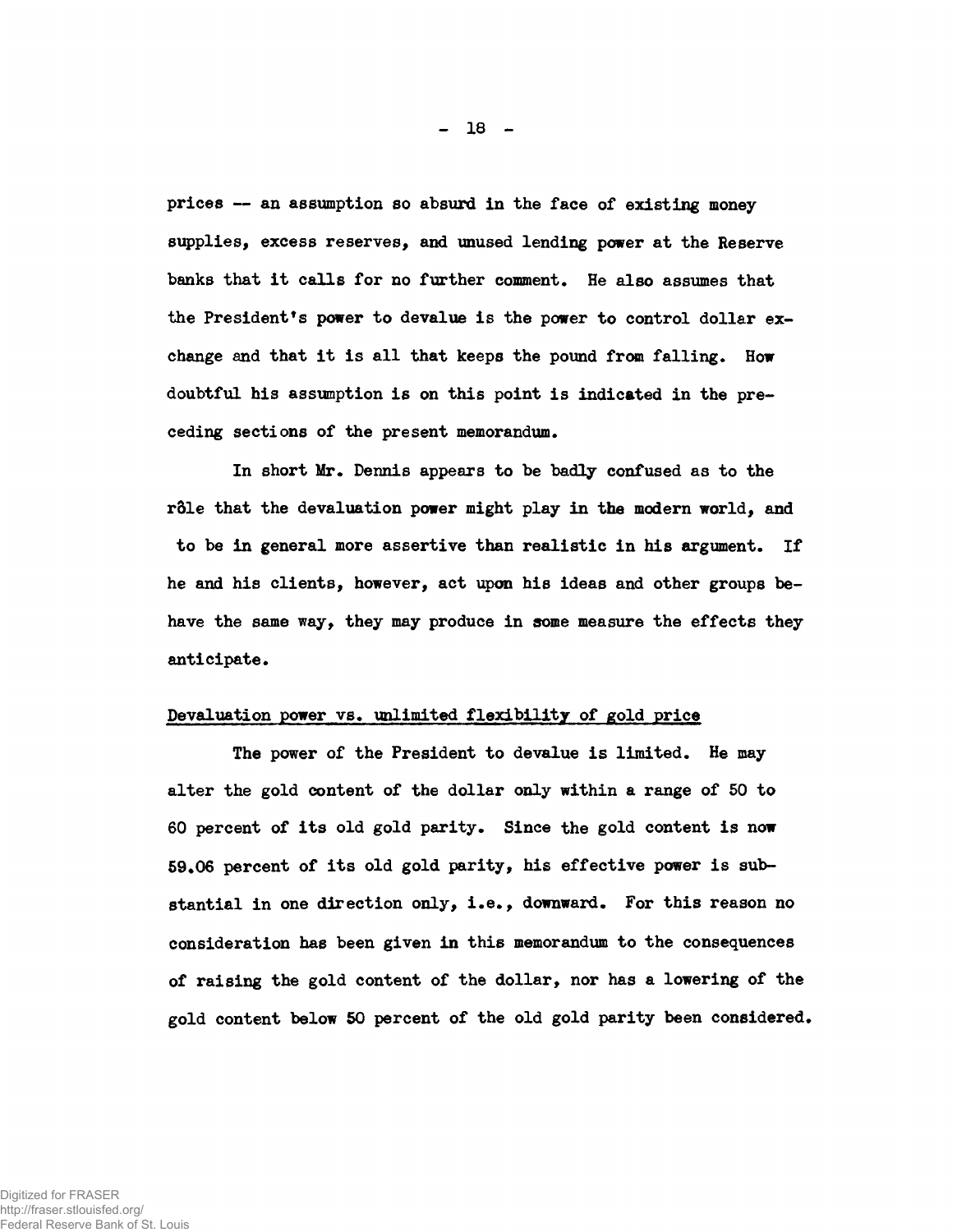**Quite aside from the devaluation power, however, the Secretary of the Treasury (with the approval of the President) has the right to buy and sell gold at any prices he deems to be** in the public interest. This is as great a power as the British **Treasury itself possesses\* Dennis overlooked it in his memorandum. So did the President and the Secretary of the Treasury in their comments on the recent bill. Whether or not the devaluation power was continued depended upon the fate of that bill, but the much greater powers conferred by sections 8 and 9 of the Gold Reserve Act, permitting operations in gold at any price, are permanent and depended not at all on the fate of the bill. Throughout the fight in Congress even in the interregnum following June 30 when the powers covered by the bill had lapsed — the Treasury was from a legal standpoint fully equipped to bring to bear on the exchanges and the bullion market whatever influence lies in a flexible price of gold.**

**The fact that these powers were never mentioned by the responsible officers of the Administration either in the hearing on the bill or in their public statements suggests that they do not feel free to use them. If they were free to use them, not only could they compete more effectively with the British and other foreign authorities in a depreciation race, but they could move in the opposite direction and take steps toward reducing the price of gold the world over. These**

**- 19 -**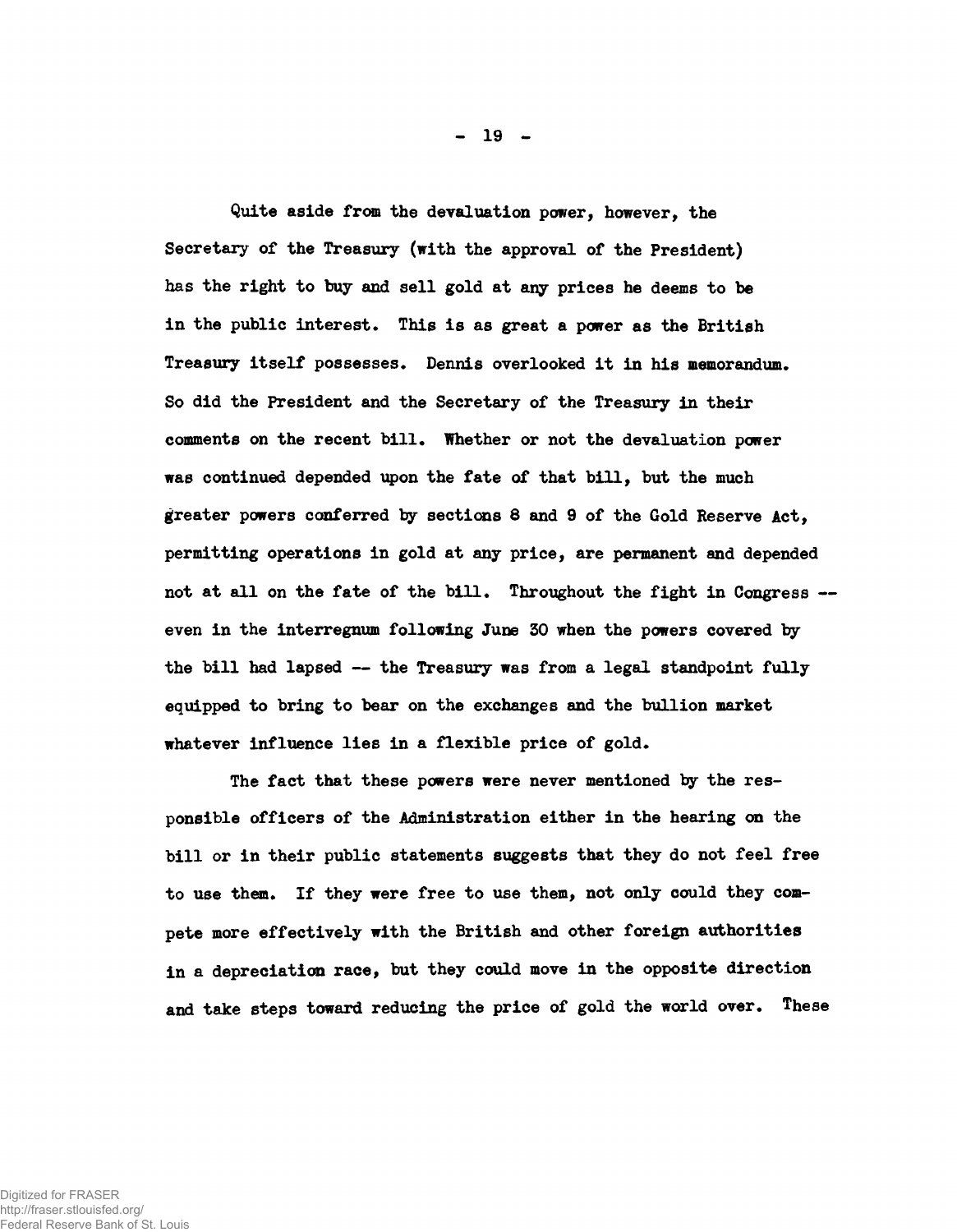**two possibilities involved in the unlimited power to change the price of gold may be briefly considered, though they are somewhat beyond the scope of a memorandum devoted to the devaluation power alone.**

**(l) If this country were prepared to raise the price of gold without limit in order to depress the dollar or counteract a decline in foreign currencies, it would probably be successful. There is a limit to what is reasonable in the way of higher gold prices. If the price of gold were doubled and then tripled, mounting gold increments abroad, as well as at home, would threaten to burst the confines of stabilization funds and become inflationary. The world's annual output of gold would be swollen to enormous value figures. The danger of money markets flushed with funds would loom, and responsible authorities abroad would withdraw from competition with a country that appeared to have gone financially mad. Under those conditions the depreciation of the dollar would be helped along by a flight of private capital. And domestic cost and price developments** would probably justify the declining dollar on the exchanges.

**The thing could be done if we were prepared to throw the reins to the speculators in exchange and in commodities, to move without limit, and to disregard the consequences. But acting within the moderate range of the present devaluation power, there are,**

**- 20 -**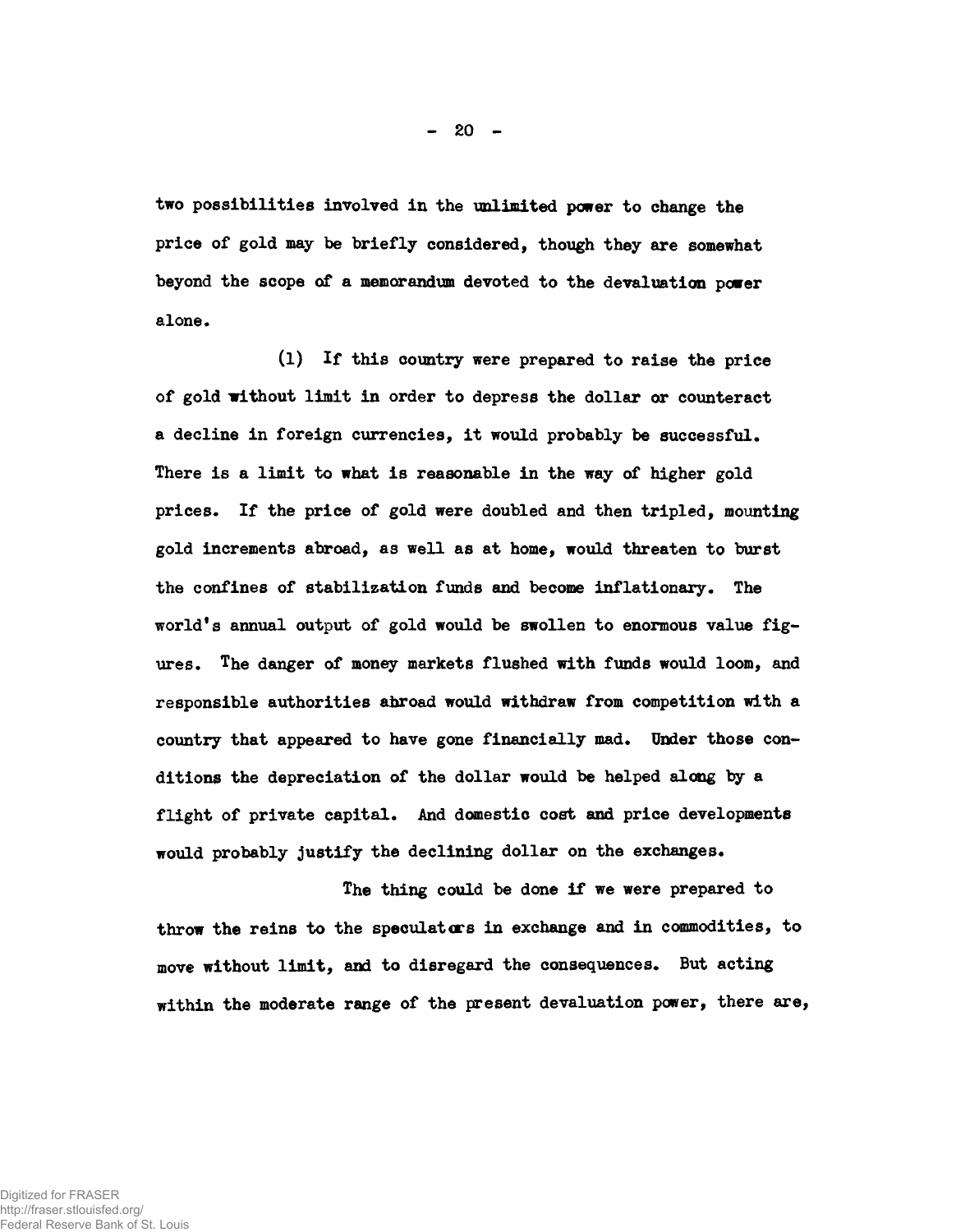**as we have seen, strong grounds for believing that foreign countries would keep pace with us and that the tendencies in our international balance of payments in recent years would continue prevailingly to force the dollar up except as foreign monetary authorities were willing to sell us gold to hold it down.**

**(2) On the other hand if this country were interested in curtailing the gold inflow through a downward adjustment of foreign currencies tending year in and year out to build up a merchandise import surplus, and through a lower price of gold that would correspondingly shrink world gold output — if these were its objectives it could move toward them with considerable precision through an appropriate handling of its gold operations• Its international balance of payments would favor it. If the United States as a first step lowered the price of gold from \$35 to \$34 an ounce, other countries might well follow it keeping exchange rates the same. In this case the various currency prices of gold would move down together and the value of mining out**put would fall. If, however, other countries did not keep abreast **of the United States their currencies would decline against the dollar.**

**The United States could force this decline by exercising its discretion with regard to the amount of gold it would purchase. When the British authorities, for instance, were offering the American Fund gold in order to meet the excess demand for dollars arising out of**

**- 21 -**